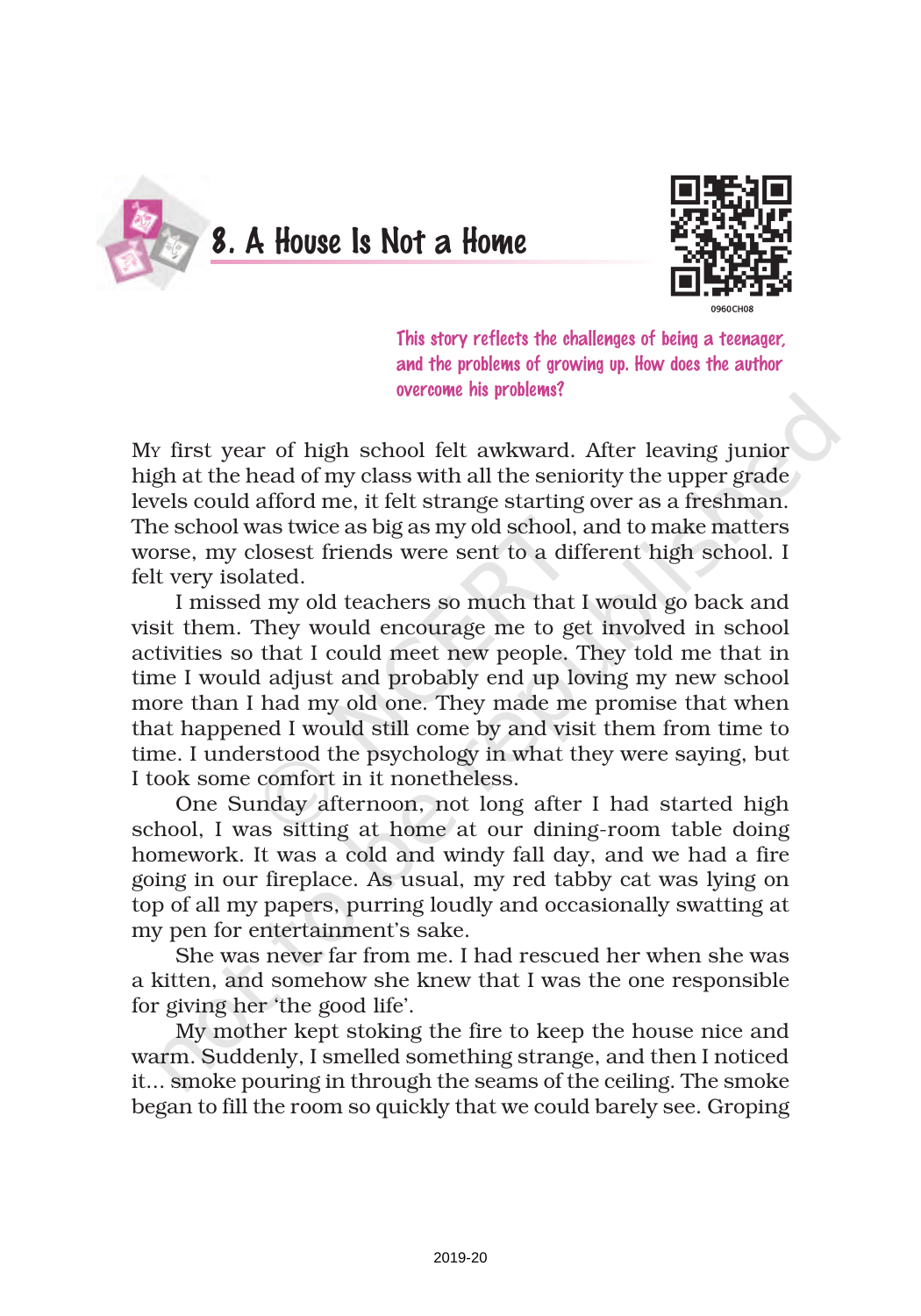our way to the front door, we all ran out into the front yard. By the time we made our way outside, the whole roof was engulfed in flames and it was spreading quickly. I ran to the neighbours to call the fire department, while I watched my mother run back into the house.

My mother then ran out of the house carrying a small metal box full of important documents. She dropped the case on the lawn and, in a crazed state, ran back into the house. I knew what she was after. My father had died when I was young, and I was certain that she was not going to let his pictures and letters go up in flames. They were the only things that she had to remember him by. Still I screamed at her, "Mom! No!"

I was about to run after her when I felt a large hand hold me back. It was a fireman. I hadn't even noticed that the street had already filled with fire trucks. I was trying to free myself from his grasp, yelling, "You don't understand, my mother's in there!"

He held on to me while other firefighters ran into the house. He knew that I wasn't acting very logically and that if he were to let go, I'd run. He was right.

"It's all right, they'll get her," he said.

He wrapped a blanket around me and sat me down in our car. Soon after that, a fireman emerged from our house with





50 / Moments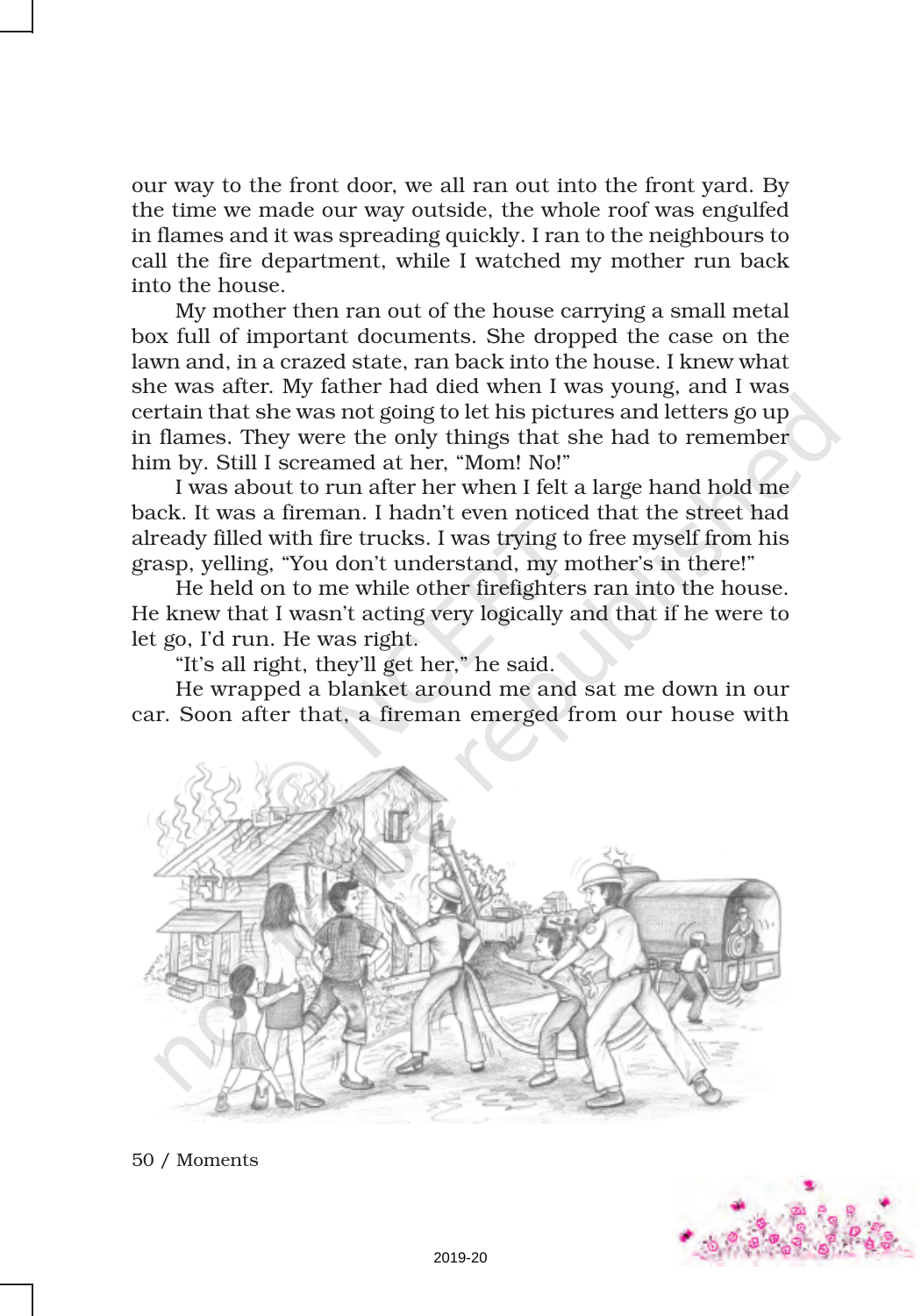my mom in tow. He quickly took her over to the truck and put an oxygen mask on her. I ran over and hugged her. All those times I ever argued with her and hated her vanished at the thought of losing her.

"She's going to be okay," said the fireman. "She just inhaled a little smoke." And then he ran back to fight the fire while my mother and I sat there dazed. I remember watching my house burn down and thinking that there was nothing I could do about it.

Five hours later, the fire was finally out. Our house was almost completely burned down. But then it struck me ...I hadn't seen my cat. Where was my cat? Much to my horror, I realised that she was nowhere to be found. Then all at once it hit me—the new school, the fire, my cat — I broke down in tears and cried and cried. I was suffering loss, big time.

The firemen wouldn't let us go back into the house that night. It was still too dangerous. Dead or alive, I couldn't imagine leaving without knowing about my cat. Regardless, I had to go. We piled into the car with just the clothes on our backs and a few of the firemen's blankets, and made our way to my grandparents' house to spend the night.

The next day, Monday, I went to school. When the fire broke out, I was still wearing the dress I had worn to church that morning but I had no shoes! I had kicked them off when I was doing my homework. They became yet another casualty of the fire. So I had to borrow some tennis shoes from my aunt. Why couldn't I just stay home from school? My mother wouldn't hear of it, but I was totally embarrassed by everything. The clothes I was wearing looked weird, I had no books or homework, and my backpack was gone. I had my life in that backpack! The more I tried to fit in, the worse it got. Was I destined to be an outcast and a geek all my life? That's what it felt like. I didn't want to grow up, change or have to handle life if it was going to be this way. I just wanted to curl up and die.

I walked around school like a zombie. Everything felt surreal, and I wasn't sure what was going to happen. All the security I had known, from my old school, my friends, my house and my cat had all been ripped away.



A House Is Not a Home/ 51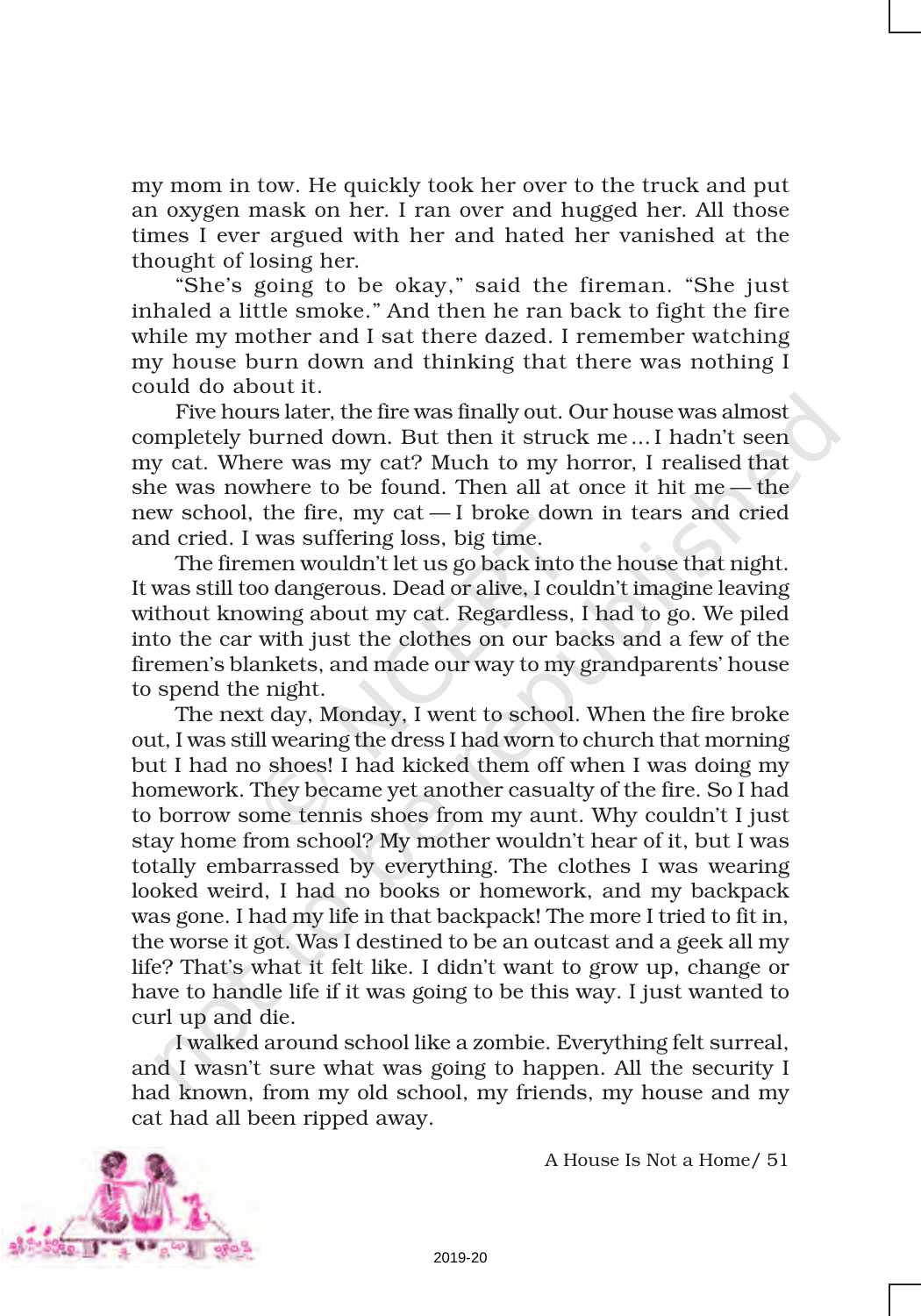When I walked through what used to be my house after school that day, I was shocked to see how much damage there was whatever hadn't burned was destroyed by the water and chemicals they had used to put out the fire. The only material things not destroyed were the photo albums, documents and some other personal items that my mother had managed to heroically rescue. But my cat was gone and my heart ached for her.

There was no time to grieve. My mother rushed me out of the house. We would have to find a place to live, and I would have to go buy some clothes for school.

We had to borrow money from my grandparents because there were no credit cards, cash or even any identification to be able to withdraw money from the bank. Everything had gone up in smoke.

That week the rubble that used to be our house was being cleared off the lot. Even though we had rented an apartment nearby, I would go over to watch them clear away debris, hoping that my cat was somewhere to be found. She was gone. I kept thinking about her as that vulnerable little kitten. In the early morning when I would disturb her and get out of bed, she would tag along after me, climb up my robe and crawl into my pocket to fall asleep. I was missing her terribly.

It always seems that bad news spreads quickly, and in my case it was no different. Everyone in high school, including the teachers, was aware of my plight. I was embarrassed as if somehow I were responsible. What a way to start off at a new school! This was not the kind of attention I was looking for.

The next day at school, people were acting even more strange than usual. I was getting ready for gym class at my locker. People were milling around me, asking me to hurry up. I thought it strange, but in the light of the past few weeks, nothing would surprise me. It almost seemed that they were trying to shove me into the gym — then I saw why. There was a big table set up with all kinds of stuff on it, just for me. They had taken up a collection and bought me school supplies, notebooks, all kinds of different clothes — jeans, tops, sweatsuits. It was like Christmas. I was overcome by emotion. People who had never spoken to me before were coming up to me to introduce themselves. I got all kinds of invitations to their houses. Their genuine outpouring of concern

52 / Moments

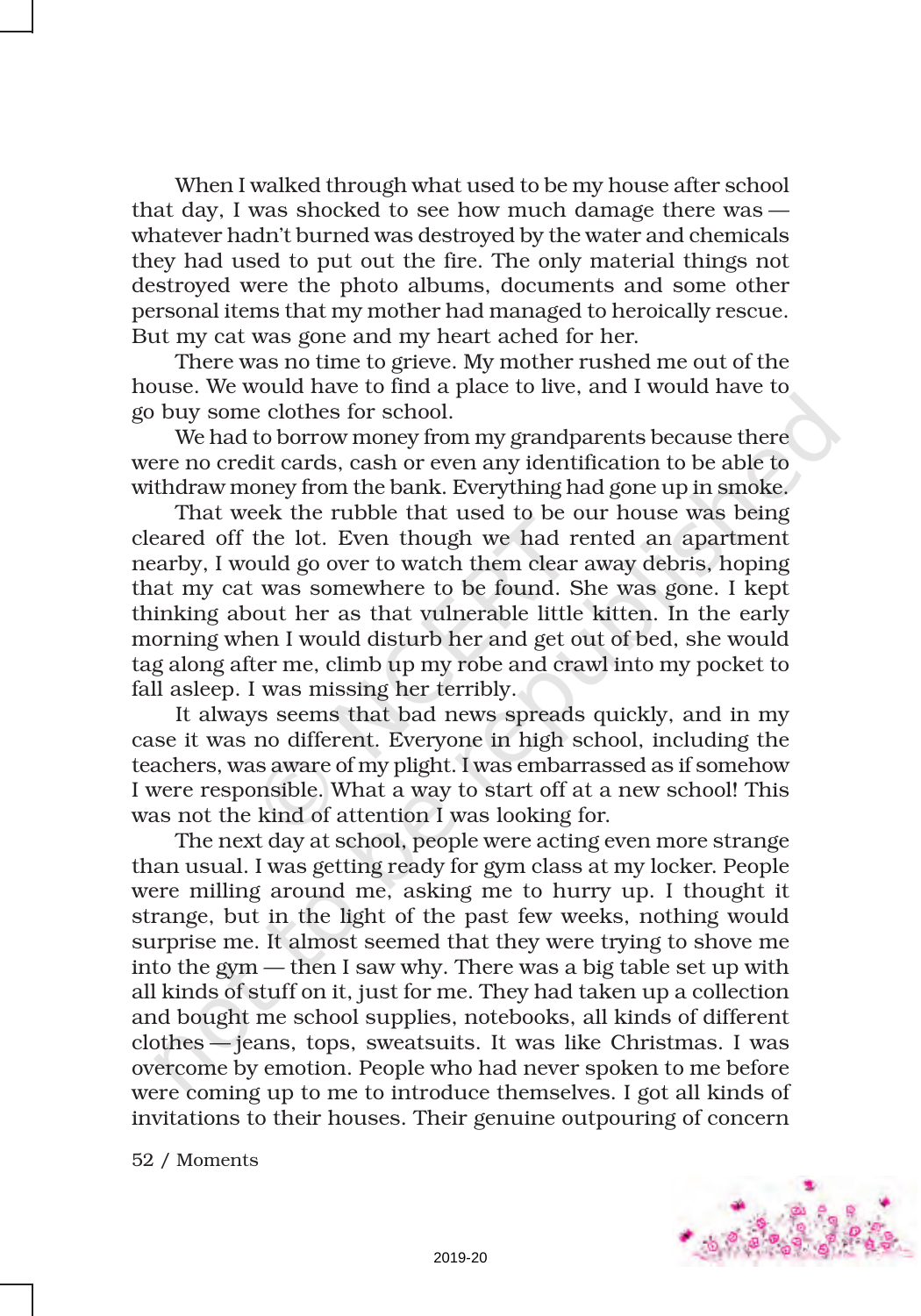really touched me. In that instant, I finally breathed a sigh of relief and thought for the first time that things were going to be okay. I made friends that day.

A month later, I was at my house watching them rebuild it. But this time it was different — I wasn't alone. I was with two of my new friends from school. It took a fire for me to stop focusing on my feelings of insecurity and open up to all the wonderful people around me. Now I was sitting there watching my house being rebuilt when I realised my life was doing the same thing.

While we sat there on the curb, planning my new bedroom, I heard someone walk up to me from behind and say, "Does this belong to you?" When I turned around to see who it was, I couldn't believe my eyes. A woman was standing there holding my cat! I leapt up and grabbed her out of the woman's arms. I held her





A House Is Not a Home/ 53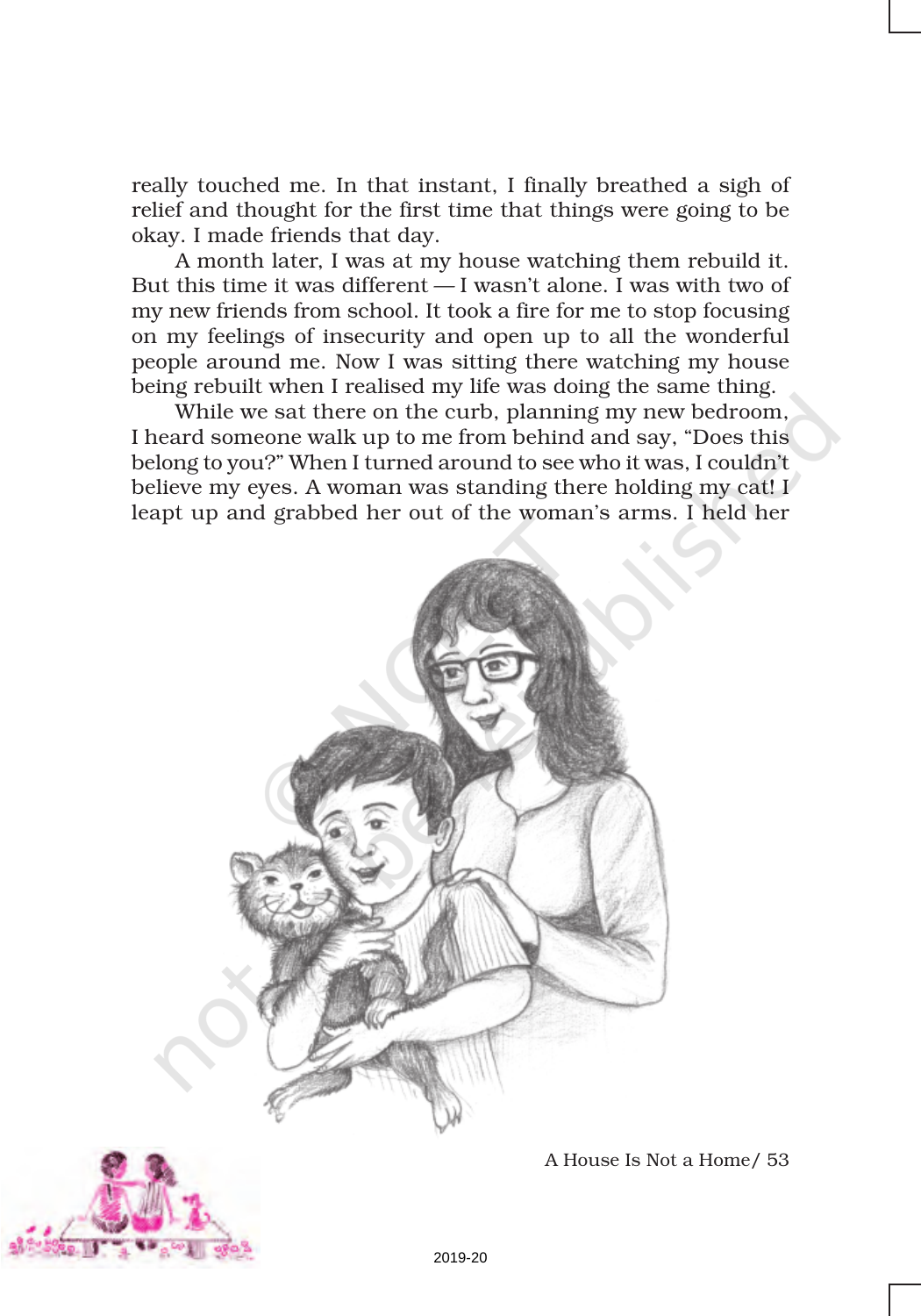close to me and cried into that beautiful orange fur. She purred happily. My friends were hugging me, hugging the cat and jumping around.

Apparently, my cat had been so freaked by the fire that she ran over a mile away. Her collar had our phone number on it, but our phones had been destroyed and disconnected. This wonderful woman took her in and worked hard to find out whose cat it was. Somehow, she knew this cat was loved and sorely missed.

As I sat there with my friends and my cat curled up in my lap, all the overwhelming feelings of loss and tragedy seemed to diminish. I felt gratitude for my life, my new friends, the kindness of a stranger and the loud purr of my beloved cat. My cat was back and so was I.

ZAN GAUDIOSO

## **Glossary**

stoking the fire: feeding and tending the fire **zombie:** a dull and apathetic person surreal: strange; bizarre milling around: moving in an aimless manner shove: push hard

## THINK ABOUT I<sup>T</sup>

- 1. What does the author notice one Sunday afternoon? What is his mother's reaction? What does she do?
- 2. Why does he break down in tears after the fire?
- 3. Why is the author deeply embarrassed the next day in school? Which words show his fear and insecurity?
- 4. The cat and the author are very fond of each other. How has this been shown in the story? Where was the cat after the fire? Who brings it back and how?
- 5. What actions of the schoolmates change the author's understanding of life and people, and comfort him



54 / Moments